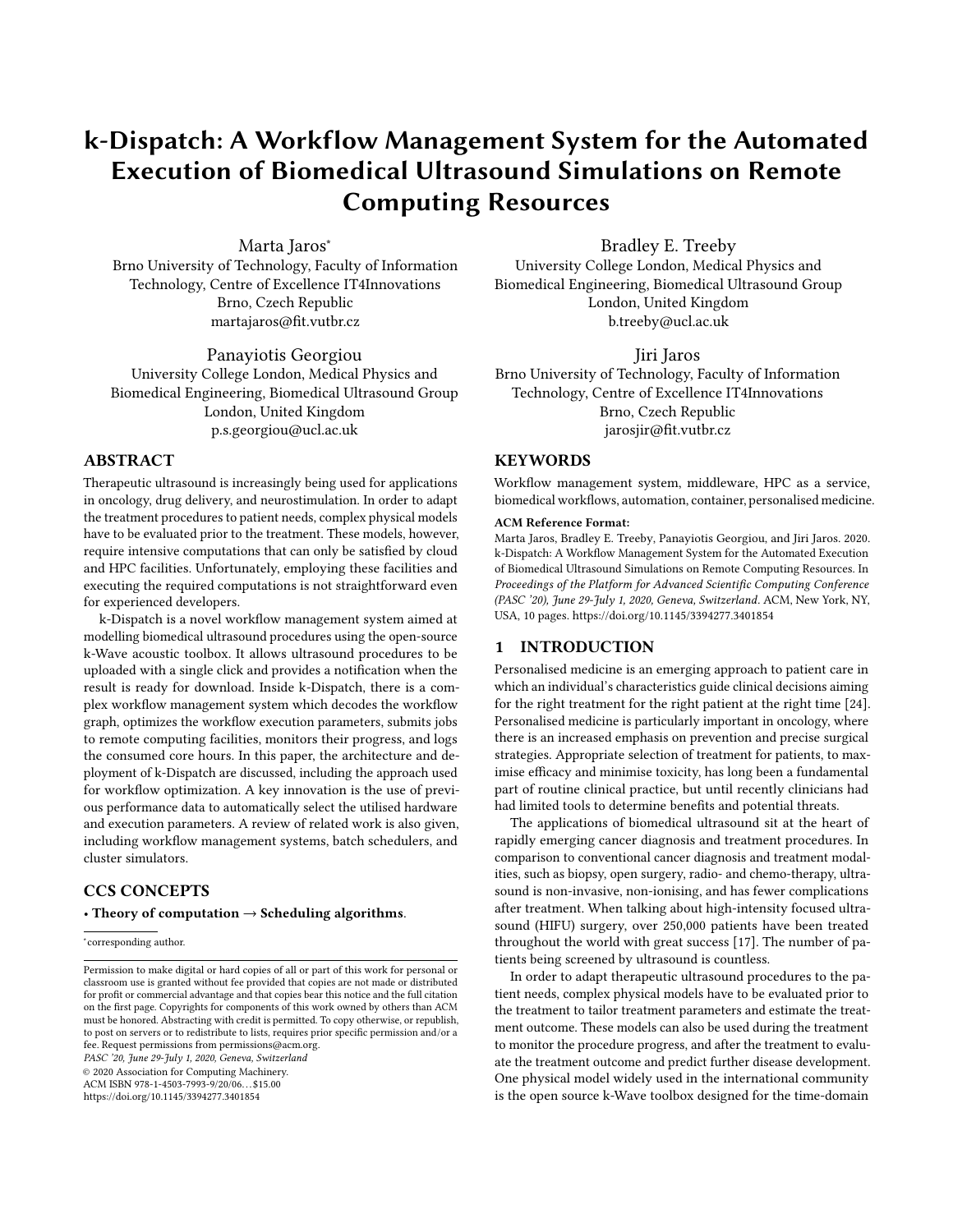simulation of acoustic waves propagating in tissues in 1, 2, or 3 dimensions [\[45\]](#page-9-3). The toolbox has a wide range of functionality, but at its heart is an advanced numerical model that can account for both linear and nonlinear wave propagation, an arbitrary distribution of heterogeneous material parameters, power law acoustic absorption, and the heating induced in tissue.

Over the last decade, k-Wave has attracted a lot of interest amongst biomedical physicists, ultrasonographers, neurologists, oncologists and other clinicians. Numerous applications of k-Wave have been reported, including in photoacoustic breast screening [\[27\]](#page-9-4), transcranial brain imaging [\[30\]](#page-9-5), or small animal imaging [\[35\]](#page-9-6). k-Wave has also been used for exciting applications in HIFU, including treatment planning of kidney [\[1,](#page-9-7) [43\]](#page-9-8), liver [\[20\]](#page-9-9) and prostate tumour ablations [\[44\]](#page-9-10), ultrasound neurosurgery and targeted drug delivery [\[36\]](#page-9-11), and neurostimulation [\[8\]](#page-9-12).

All these applications, however, require very complex and intensive computations that generally cannot be performed using desktop computers or small servers. Thus, it is essential to offload the computational work to cloud or HPC clusters. Unfortunately, using these facilities and composing the processing workflow is complex even for experienced developers. Therefore, it is crucial to offer clinical end-users a middleware layer that allows a treatment setup and other data to be uploaded using a simple interface (e.g., web page, medical GUI, etc.) and automate the hard work behind the scenes. k-Dispatch is such a tool.

#### 2 K-DISPATCH MISSION

The mission of k-Dispatch is to make HPC and cloud computational resources accessible as a service to clinical end-users with no prior expertise in computational science. On the other hand, k-Dispatch has to remain flexible enough to cover typical ultrasound simulation workflows, ensure a certain level of fault-tolerance, quality of service, and medical data protection. It must also enable user, system and data management, monitoring and accounting. Generally, there are two kinds of k-Dispatch users: (1) ordinary users who want to have their job computed in the simplest possible way, and (2) administrators who manage the software installation, computational services and accounting.

Since treatment planning applications built on k-Wave are considered software as a medical device, strict quality and risk management policies apply to all software used. The users are thus not allowed to use their own binaries but have to use certified ones installed by authorized personnel. This restriction has a dramatic impact on the k-Dispatch philosophy and makes it different from other workflow management systems, see Sec. [6.](#page-6-0)

Ordinary users are only allowed to create a medical procedure using predefined templates, e.g., HIFU treatment planning, neurostimulation, etc. The file describing the selected procedure along with other data is consequently submitted to k-Dispatch. The first step for k-Dispatch is to decode the procedure and assemble a computational workflow. Next, the true magic comes. k-Dispatch inspects the list of available HPC resources and finds a suitable one. Then it selects the best binaries for given tasks according to the input data size and available hardware. Since the binaries are a priori known and their performance scaling well described, k-Dispatch can optimize the amount of computational resources

assigned to particular tasks to minimize several objectives such as computational time, computational cost or waiting times in processing queues. After submission into the computational queues, k-Dispatch periodically monitors all running jobs and detects performance anomalies such as frozen jobs to recover from typical faults. After the complete workflow has been computed, the results are downloaded from the HPC resource back to k-Dispatch and the user is notified that the result is available for download.

The main benefit of k-Dispatch is that ordinary users are completely hidden from the complexity of the HPC or cloud resources. They do not have to know anything about the cluster submission system, job batch schedulers, queues and their policies. Moreover, they do not have to set the number of compute nodes and cores, choose between CPUs and GPUs, or estimate the computation time. Everything is done automatically.

From the perspective of administrators, k-Dispatch collects performance statistics about the executed workflows and learns their performance scaling, logs the usage for different HPC or cloud resources, and detects offline resources and automatically forwards computations to available ones. On the other hand, the administrators are responsible for user management, introducing new workflow templates, installing new software or computational resources, setting up the policies and user priorities, etc.

k-Dispatch is highly optimized for efficient execution of a relatively small number of different workflow templates. Although modifications to the workflow structure are straightforward, introduction of a new task type and/or binaries requires collection of a relatively large performance dataset necessary for optimization of the execution parameters. Therefore, the workflows are currently hard-coded in simple Python classes. In the future, this part may be extended to support a common syntax such as CWL [\[3\]](#page-9-13) to allow other experienced users or administrators to deploy their codes using k-Dispatch. There is a possibility the optimization core will be released as a plug-in for existing WMS such as Pegasus. Three typical workflows are described below and in Fig. [1:](#page-2-0)

- HIFU treatment planning. HIFU treatments use multiple sonications to ablate the diseased tissue as a single sonication can only cover a volume about the size of a grain of rice. These sonications are displayed in Fig. [1a](#page-2-0) as columns. The goal is to precisely set the transducer focal positions and the sonication parameters such as the intensity and sonication duration. For every sonication, an acoustic model is evaluated to calculate the energy deposition using a distributed CPU or GPU implementation, typically spanning across 16-32 computing nodes and running for several hours. If time reversal focusing is used, multiple invocations of the acoustic model may be necessary for each sonication. Next, the thermal model is executed to calculate the temperature rise and thermal dose. This typically requires a single GPU for a few minutes.
- Neurostimulation. The example neurostimulation workflow, shown in Fig. [1b,](#page-2-0) is similar to the HIFU workflow except the sonications use much lower intensities such that the wave propagation is linear. The goal is to stimulate the brain but any thermal or mechanical damage must be prevented. In this workflow, the sonications are independent and the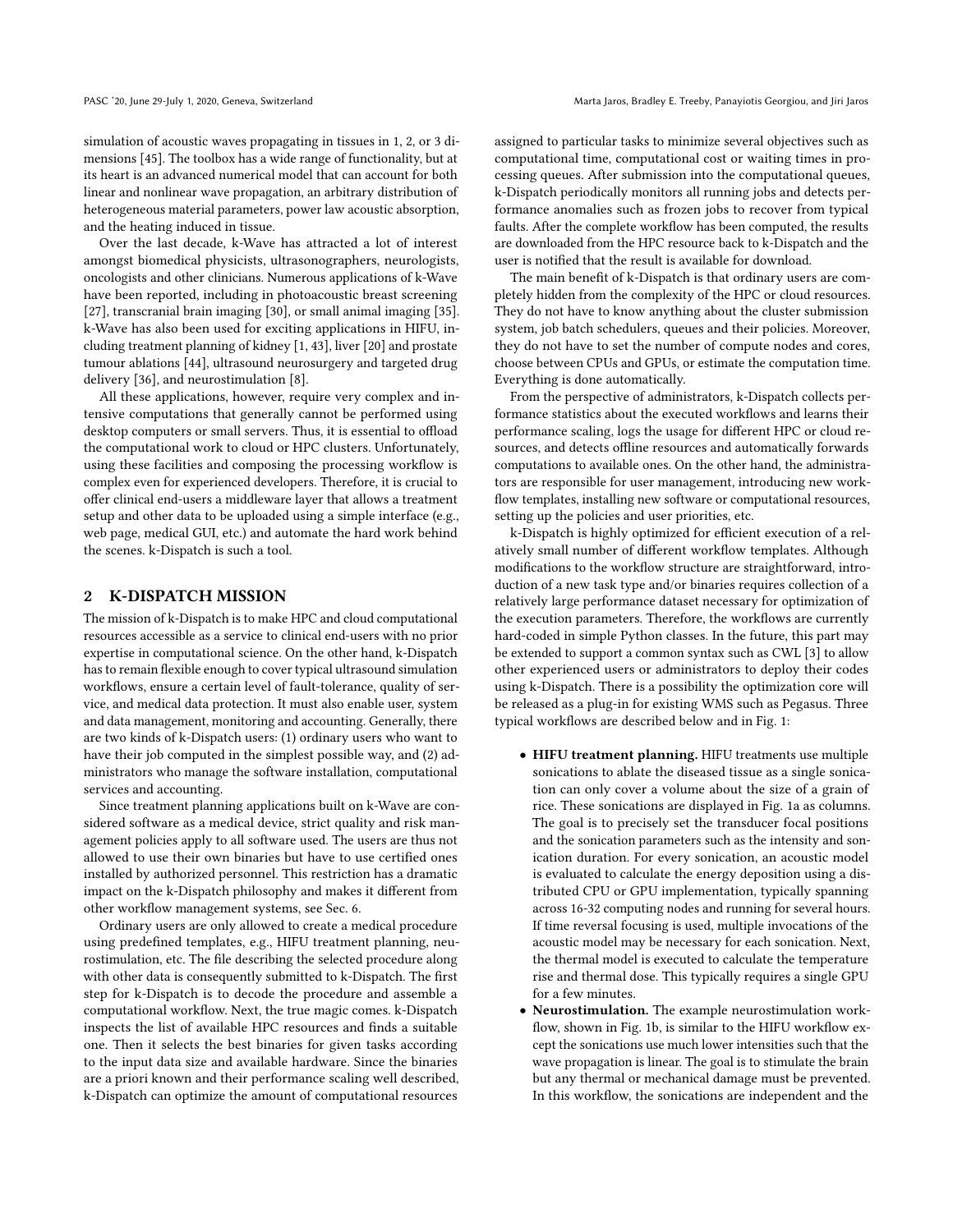thermal model is used to calculate safety metrics, rather than dose quantities. The acoustic models are typically complex due to the skull and large simulation domains.

• Photoacoustic imaging. The example workflow for photoacoustic image reconstruction consists of an a priori known number of iterations of the forward and adjoint acoustic models that reconstruct the tissue structure based on the ultrasound signals sampled at the detectors placed at the surface of the tissue, e.g., breast. The simulations are usually very large and require at least 8 GPUs or 256 computer cores for a few hours. In between the iterations, a simple gradient descent method is executed.

# 3 SYSTEM ARCHITECTURE

The overall architecture of k-Dispatch is shown in Fig. [2.](#page-2-1) k-Dispatch consists of three main modules: Web server, Dispatch database and Dispatch core. The user applications, e.g., a stand-alone medical GUI, web app, or Matlab interface, communicate with the Web server using the secured HTTPS protocol and REST API. The Dispatch database holds all the necessary information about the users, submitted workflows, particular jobs, computational resources, available binaries, etc. The Dispatch core is responsible for planning, executing and monitoring submitted workflows. The communication with HPC and cloud facilities is done via SSH and RSYNC protocols.

The architecture of k-Dispatch is generic and modular to enable easy system extensions by adding new workflows, computational resources, interfaces to different job schedulers, etc. Currently, k-Dispatch supports several predefined workflows hard-coded in the structure of the input file and parsing Python classes. Nevertheless,

<span id="page-2-1"></span>

Figure 2: Simplified architecture of k-Dispatch showing three basic modules and their connection to user applications and computational resources.

the file structure is open and the file format is based on the widely adopted HDF5 file format easily readable from Matlab, Octave, Python and other scientific software [\[15\]](#page-9-14).

#### 3.1 Web Server and Dispatch Database

The Web server module is based on the Python Flask technology [\[39\]](#page-9-15) and represents the only entry point to k-Dispatch. The web server communicates with the Dispatch database and with the local storage. The input files with new workflows to compute are stored in the local storage and a new record is made in the database. If the user asks about the status of their workflows, the web server reads appropriate data from the database and reports back to the user. Analogously, when the results are ready for download, the web server sends the result file to the user, updates the database record and clears local storage.

The Dispatch database and the database server is based on the PostgreSQL 10 technology [\[18\]](#page-9-16). The database holds all the necessary

<span id="page-2-0"></span>

(a) An example of HIFU treatment planning workflow.

(b) An example of neurostimulation workflow.

Figure 1: Two generic templates of different ultrasound workflows. The input file holds the patient specific data and simulation parameters, e.g., transducer positions. The star-marked gray blocks may be replicated multiple-times to extend the fundamental workflow structure. DPL blocks denote data processing layers. The procedure results are stored in the result file, usually as an archive with multiple files including essential program logs.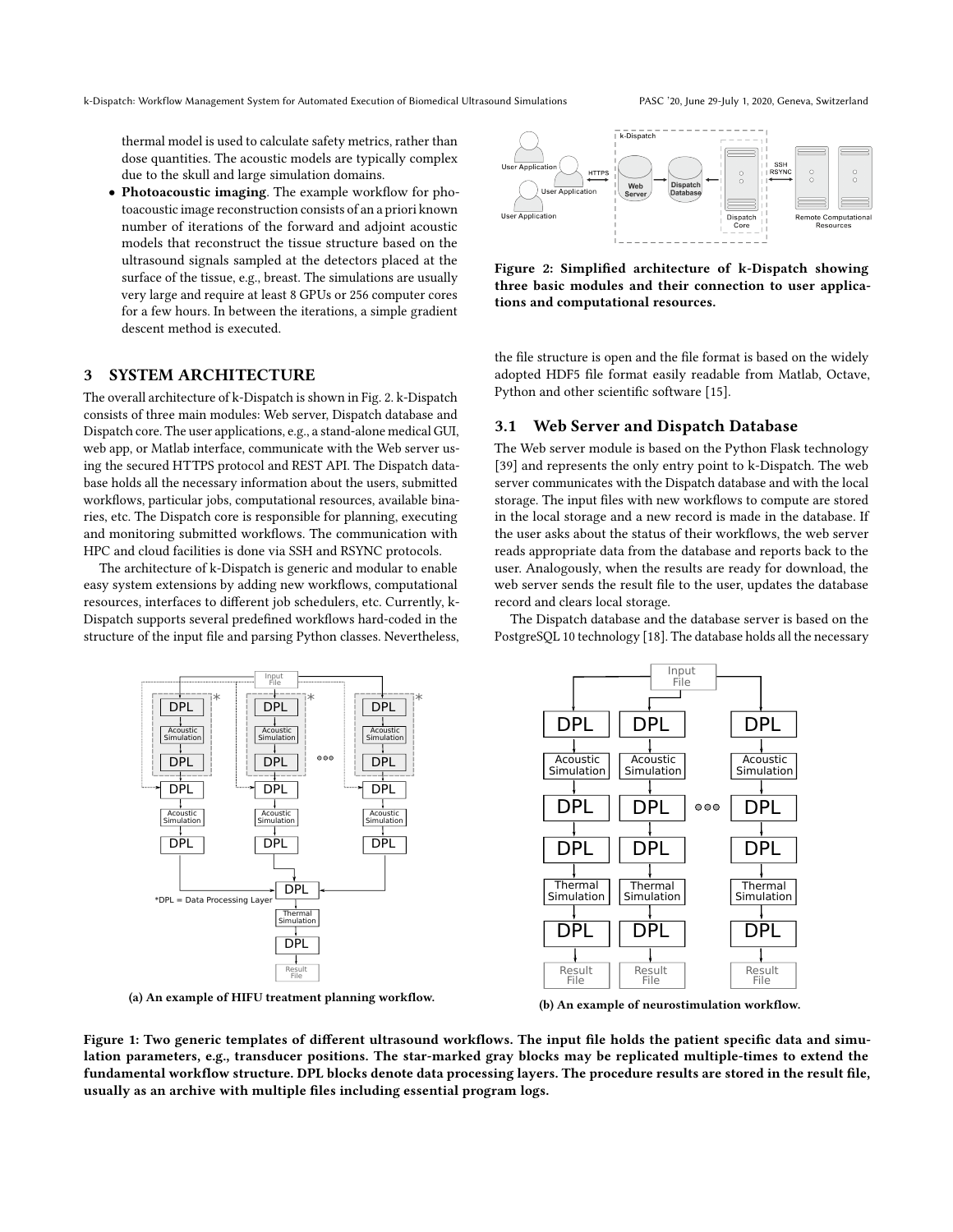PASC '20, June 29-July 1, 2020, Geneva, Switzerland Marta Jaros, Bradley E. Treeby, Panayiotis Georgiou, and Jiri Jaros

information for planing, executing and monitoring the workflows on remote computational facilities. A simplified entity relationship (ER) diagram of the Dispatch database is shown in Fig [3.](#page-3-0)

The database tables are divided into four groups. The red group is related to user management. Users form user groups based on their affiliation to companies, hospitals, departments, etc. Users may have different roles and permissions while groups may hold different licenses for k-Dispatch (which includes usage permissions and expiry dates). User groups usually purchase some computational core hours which may be split into several allocations on various computational facilities. The invoices are then stored in the Purchase table.

The green group represents workflows and their execution. When the input data file is parsed, a Workflow record is created together with its Job and Job Dependency records reflecting the workflow execution structure. If a job fails during execution, the job is restarted and a new record in the Restarted Jobs table is created to keep track of faulty jobs and the number of attempts to restart them. All file links used by the job, i.e., submission script, input, output, and log files are stored in the File table.

The blue group reflects supported computer facilities, task types and associated binaries. The information retrieved from these tables is used in the workflow execution optimization.

HPC, HPC Queue and Allocation tables identify the computing facility and the amount of core hours that may be consumed. The Task Type table holds the information about admissible task types, recall the building blocks in Fig. [1,](#page-2-0) while the Run table specifies available implementations (binaries) for particular task types along with the recipe to generate submission scripts. Let us note that every task type can have several implementations, e.g., a GPU version, a single node version (OpenMP), and a distributed version (MPI). The additional parameters for particular binaries are stored in the Implementation Detail table. Finally, the Allowed Code table specifies where the binary can be executed (which HPC, which queue) and what software modules need to be loaded prior to the execution.

<span id="page-3-0"></span>

Figure 3: Simplified entity relationship diagram (ERD) for the Dispatch database.

<span id="page-3-1"></span>

Figure 4: The architecture of k-Dispatch composed of three modules and numerous submodules.

The gray table group comprises information about the performance scaling of particular binaries. The Scaling table collects the performance data about each successfully completed task. This data consists of the binary, HPC and queue identifiers, number of nodes, cores and GPU employed, the size of the simulation domain, basic medium and wave propagation parameters, number of simulation time steps, and execution wallclock time. This data is integral to the workflow execution optimization. In order to provide accounting, the HPC Queue, Allocation and Job tables are used to calculate the amount of consumed core hours and their price, and to update the available group budget.

## 3.2 Dispatch Core

The Dispatch core is composed of the Daemon module, Monitor module, and the Dispatch and Transfer (D&T) module, each of which is implemented as a Python class. The functionality of these modules is shown in Fig. [4.](#page-3-1) The Daemon module enables k-Dispatch to be registered as a service in the operating system. The Monitor module periodically scans particular database records and invokes the D&T module to, e.g., plan and submit a new workflow, terminate calculations and delete a workflow, get the status of current jobs, etc. The Monitor module also updates the database records with progress information.

The heart of k-Dispatch lies in the Dispatch and Transfer module. This module unifies the access to different computational resources and their schedulers. This module performs the following operations:

- parses the input file and stores important data for the workflow submission,
- assembles the workflow task graph based on the input data file using predefined Python classes representing a particular workflow structure and its tasks,
- optimizes the workflow execution by finding a suitable allocation on one of the remote computational facilities and assigns appropriate binaries and execution parameters to particular tasks,
- generates HPC-specific job scripts using the Python jinja2 library [\[37\]](#page-9-17),
- provides data transfers between remote computational facilities and k-Dispatch using the Python fabric library [\[12\]](#page-9-18),
- (re-)submits, deletes and monitors remote jobs using the fabric library and the batch scheduler commands,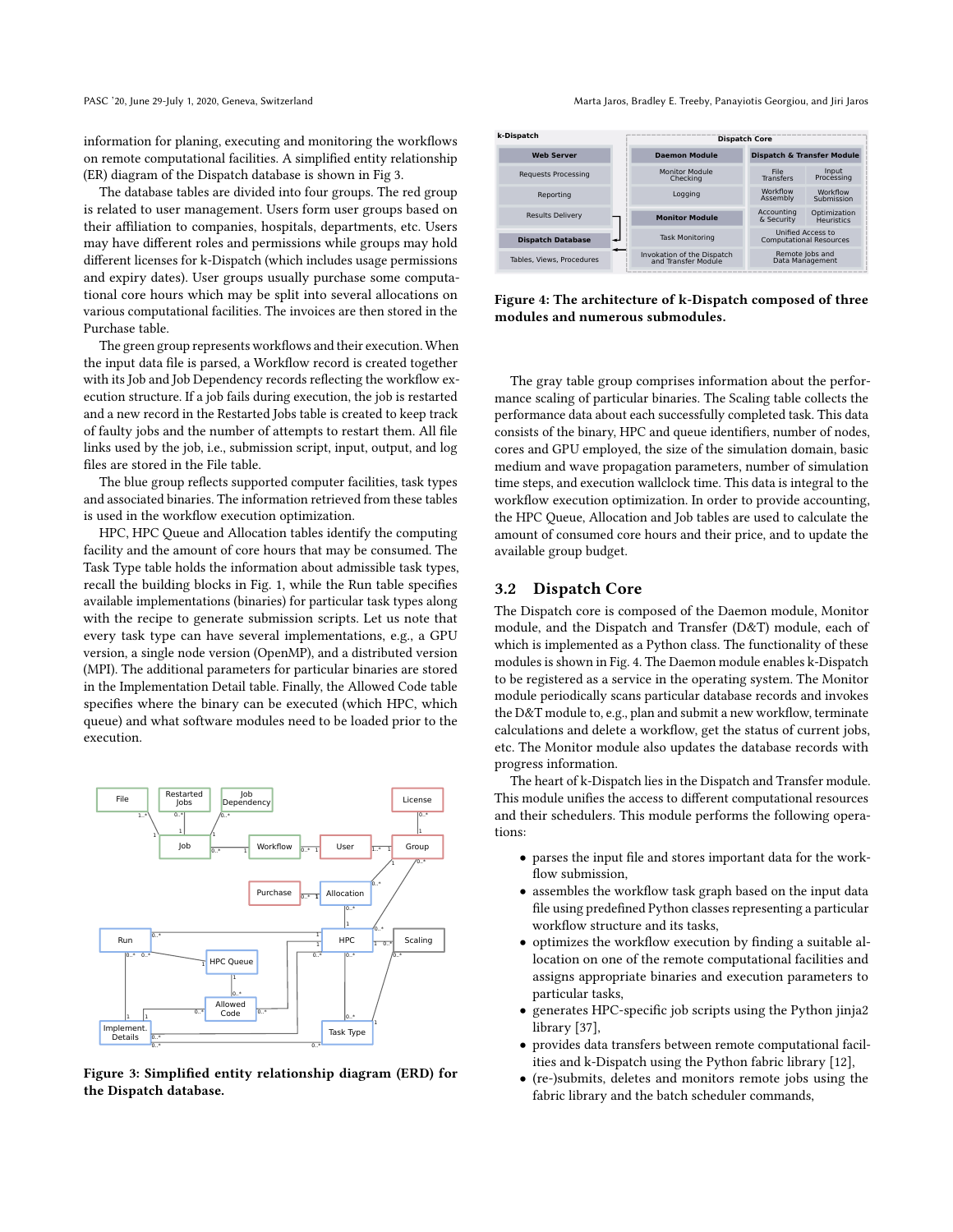k-Dispatch: Workflow Management System for Automated Execution of Biomedical Ultrasound Simulations PASC '20, June 29-July 1, 2020, Geneva, Switzerland

<span id="page-4-0"></span>

Figure 5: k-Dispatch architecture wrapped into Docker containers and volumes. The text descriptions below individual rectangles show network port mappings used in the current solution.

- detects failures on the remote computational facilities and restarts jobs (restarts only the minimal and necessary amount of dependant jobs, not the whole workflow),
- collects performance scaling data,
- provides accounting by retrieving the amount of consumed core hours directly from the cluster scheduler and multiplying by a price per hour stored in the database, and
- creates and modifies records in the Dispatch database.

## 3.3 Deployment Using Docker

To simplify the deployment process, maintenance, fault tolerance and data safety of k-Dispatch, a container-based approach using Docker is adopted. Docker [\[6\]](#page-9-19) is an open-source project based on Linux containers which has undergone significant development and become widespread amongst programmers in recent years. The biggest advantage of this solution is the isolation of k-Dispatch and its dependencies into self-contained units that can run anywhere.

k-Dispatch is split into four Docker containers and three volumes connected via a Docker network deployed by the docker-compose tool, see Fig. [5.](#page-4-0) These containers individually encapsulate the Dispatch database (depicted in yellow), the Dispatch core and the k-Dispatch's application server Web Server (depicted in pink), and additionally, an Nginx [\[14\]](#page-9-20) based web server acting as an entrypoint for user requests (depicted in green). The Dispatch database stores all persistent data in a dedicated volume. The remaining volumes store k-Dispatch Python source codes and ssh credentials to remote computational facilities, respectively. These volumes are shared between the Dispatch core and the application server to enable easy data updates. The application web server employing the Flask framework cannot be run in the production version without another gateway, e.g.,  $GUnicorn<sup>1</sup>$  $GUnicorn<sup>1</sup>$  $GUnicorn<sup>1</sup>$  or other uWSGI<sup>[2](#page-4-2)</sup> hosting services, since they only offer HTTP communication. The Nginx container thus adds the required security by providing HTTPS communication.

#### 4 WORKFLOW EXECUTION OPTIMIZATION

This section explains the workflow execution optimization. The goal is to find the best execution parameters for particular tasks to minimize the overall execution time, computational cost and

<span id="page-4-1"></span><sup>1</sup>https://gunicorn.org/

<span id="page-4-2"></span><sup>2</sup>https://flask.palletsprojects.com/en/1.0.x/deploying/uwsgi/

waiting times in the job submission queues. The execution parameters typically only cover the type and the amount of computational resources along with an expected execution time, but can also include the most appropriate queue, desired processor and memory frequencies and other hardware parameters in the future. This information is then written into a submission script and handed over to the HPC or cloud batch scheduler which orchestrates the execution itself. This optimization is only possible thanks to historical performance data collected for the a priori known binaries.

#### 4.1 Workflow Definition and Execution Model

The most natural way to define a workflow is to use a Directed Acyclic Graph (DAG), often reffered to as a Task Graph [\[38\]](#page-9-21), whose nodes are the tasks and the edges are the precedence constraints and data dependencies between tasks. The nodes also encapsulate the task type, input and output files, and the execution parameters.

k-Dispatch allows both task- and data-driven workflows [\[26\]](#page-9-22) and a static acyclic execution model (see Fig. [6\)](#page-4-3). After the workflow assembly and submission, no conditional behaviors, i.e., dynamic task generation or while loops with an unknown number of iterations, are supported. Since the ultrasound workflows may contain subgraphs that may be either omitted or repeated multiple times, this has to be determined during the planning phase while the final workflow is being assembled.

#### 4.2 Optimization of Execution Parameters

The execution planning process that every HPC job scheduler solves, can be described as a mapping of tasks from the workflow to free time slots and computational resources, see Eq. [\(1\)](#page-4-4):

<span id="page-4-4"></span>
$$
Q \to (T' \times R'), T' \subseteq T \wedge R' \subseteq R,\tag{1}
$$

where  $Q$  is a set of all tasks in the workflow,  $T$  and  $T'$  are finite sets of all and available time slots, respectively, and  $R$  and  $R'$  are finite sets of all and idle computation resources at given time slots, respectively. Based on the scheduling policy, each scheduler tries

<span id="page-4-3"></span>

Figure 6: k-Dispatch's execution model. The blue workflow on the left hand side reveals the concurrency and dependencies between tasks. Subgraphs in the red rectangles can be executed concurrently since there are no dependencies between them, however, the tasks inside them have to be executed sequentially. The task in the yellow rectangle has to wait until all red rectangles have finished. The workflows on the right hand side show a possible execution flow on the remote computational machine. The order of the task execution is clearly visible.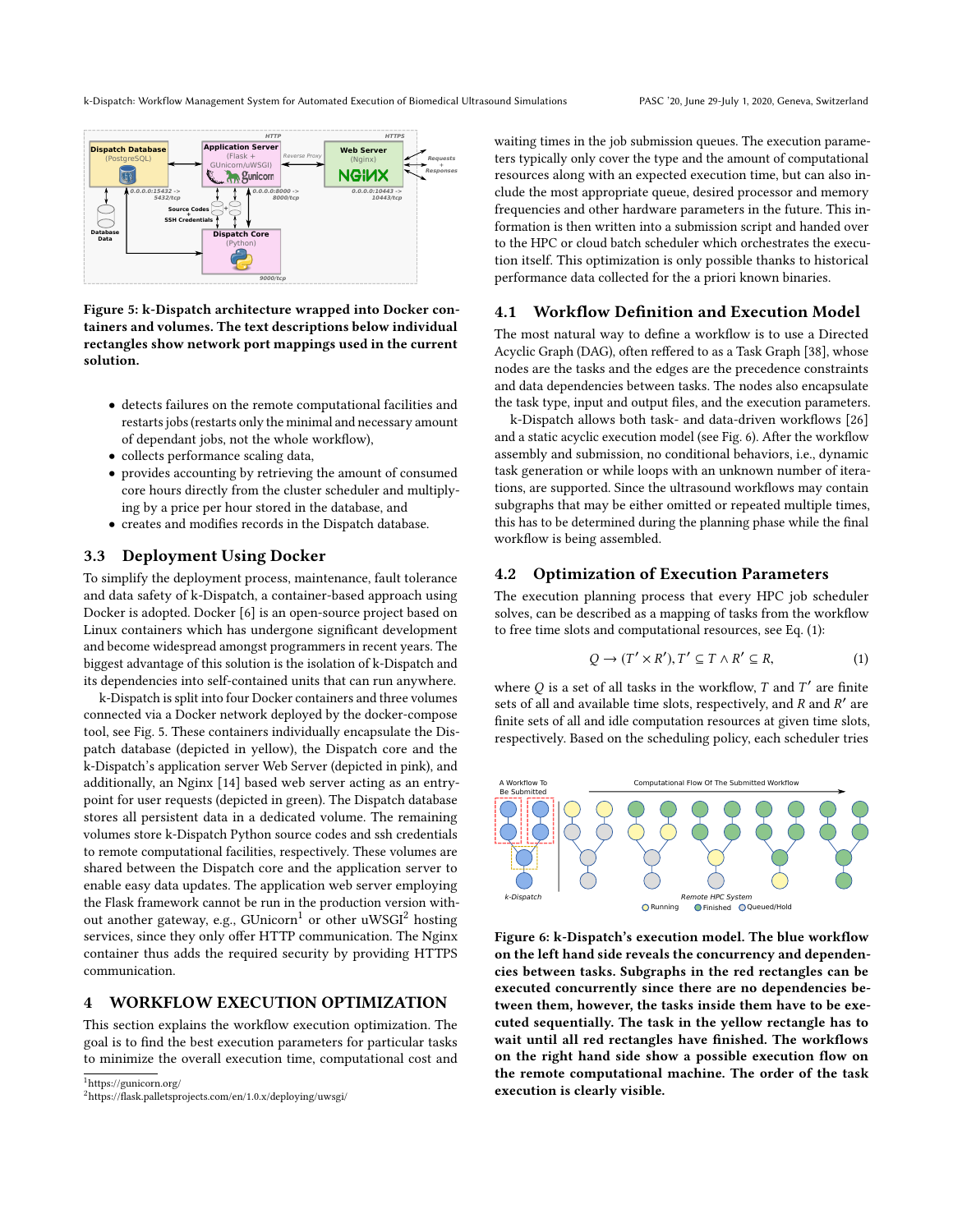to maximize the cluster utilization while guaranteeing quality of service at some level.

HPC and cloud systems often differ in hardware (type of nodes and accelerators, number of cores per node, interconnection, etc.) and software equipment (scheduler and their policy, tools, compilers, etc.). In order to create a favorable execution schedule, the type and amount of resources along with the execution time must be carefully chosen. In many other workflow management systems (WMSs), the end user is responsible for providing this information. This is, however, not viable in our approach and k-Dispatch must automatically find suitable workflow execution parameters. We consider this optimization as the biggest challenge in the development of k-Dispatch.

Since k-Dispatch does not implement its own job scheduler but relies on those used by supported HPC systems, there is a need for cooperation between k-Dispatch and the HPC job scheduler, e.g., PBS Pro or Slurm. The execution parameters are dependent on the current cluster utilization and the list of other queued jobs waiting for execution. Therefore, before the optimization, the current cluster utilization is downloaded along with the actual user priorities, e.g., fairshare priority. This information then guides the optimization process and helps to reduce the queuing times.

There are two approaches to create a heuristic for choosing appropriate execution parameters for particular tasks in the workflow. This heuristic may either be rigid, which always uses predefined default values for the execution parameters of a given simulation code, or adaptive, which takes into account current cluster utilization, code performance scaling and the complexity of the current input data. At the time of writing this paper, only a rigid heuristic has been fully tested. This method always works, however, the throughput and effectiveness of the submission may be limited. The adaptive heuristic, currently under development, can be classified as local or global. The local approach searches for optimal execution parameters of particular tasks independently. While the parameter setting may be suboptimal, the optimization time complexity is linear. On the other hand, the global approach takes into account

<span id="page-5-0"></span>

Figure 7: Two examples of the workflow mapping to computational resources and time slots under different execution parameters. Colors show resources occupied by particular tasks. Both mappings take 7 time units to complete. The mapping on the left-hand side is, however, a bit cheaper since it consumes 29 work units while the second one 31. The influence of other jobs coming into the system is not considered.

the dependencies between tasks and can produce better parameters, however, the optimization complexity can become exponential [\[40\]](#page-9-23).

In both cases, the optimization heuristics assign a specific binary and a set of execution parameters to each task (see Fig. [7\)](#page-5-0) in order to minimize computational time, or cost while not exceeding specified time constraints. The selection of execution parameters is based on the collected performance scaling data. For every task, the size and complexity of the execution can be deduced from the input file. This information can be projected into graphs of strong and weak scaling constructed from the performance data collected for a candidate binary. Finally, the estimated queuing time is taken into account. The workflow with assigned execution parameters is then sent for evaluation either to a simulator or the job scheduler that can provide a more accurate estimation of the launch time. If suitable parameters are found, the workflow is submitted to the job scheduler. The use of adaptive heuristic opens a lot of research questions summarized in Sec. [5.](#page-5-1) A one-pass local optimization method which uses linear and cubic spline interpolations to find the most suitable amount of computer resources is currently being investigated. Preliminary results show that a cubic spline is a very good model for the strong and weak scaling performance of k-Wave, with errors in the execution time on the order of one percent.

## <span id="page-5-1"></span>5 CURRENT WORK AND OPEN QUESTIONS

The development of adaptive heuristics for execution parameter optimization opens many new issues. They form the challenges we have been attempting to address and which are described below.

#### 5.1 Data Collection and Processing

The first issue is the collection of performance data. The execution time and cost are defined by strong [\[2\]](#page-9-24) and weak scaling [\[22\]](#page-9-25). However, constructing the scaling for every possible binary, type of resources, and inputs is impossible due to the extreme number of combinations. Therefore, we limited ourselves to only select a small subset of simulation parameters that have the most influence on the computational complexity, e.g., domain size, wave propagation mode, heterogeneity and absorption of the medium. For these parameters we select the most typical values and run benchmark simulations to initially populate the Scaling table. In production, every successfully executed job is used to update this table.

The open question is how to adapt to unseen inputs (e.g., domain sizes), performance fluctuations caused by cluster overloading, or changes in the software and hardware configuration, etc. Both problems can be solved by combinatorial optimization. Having a workflow with a number of tasks (sonications) of the same type and size, the execution parameters can be deliberately perturbed to explore the local neighbourhood of currently optimal parameters. The collected performance data can be also filtered by its age to get the actual state. If a task is encountered that has not been seen before, the optimal parameters can be chosen using interpolation or machine learning.

So far, a set of performance data has been collected for ultrasound simulations and typical domain sizes, various numbers of resources (e.g., number of cores), code implementations (e.g., OpenMP, MPI) and code-specific parameters using the IT4Innovations clusters. Currently, metrics defining the relevance of the records are being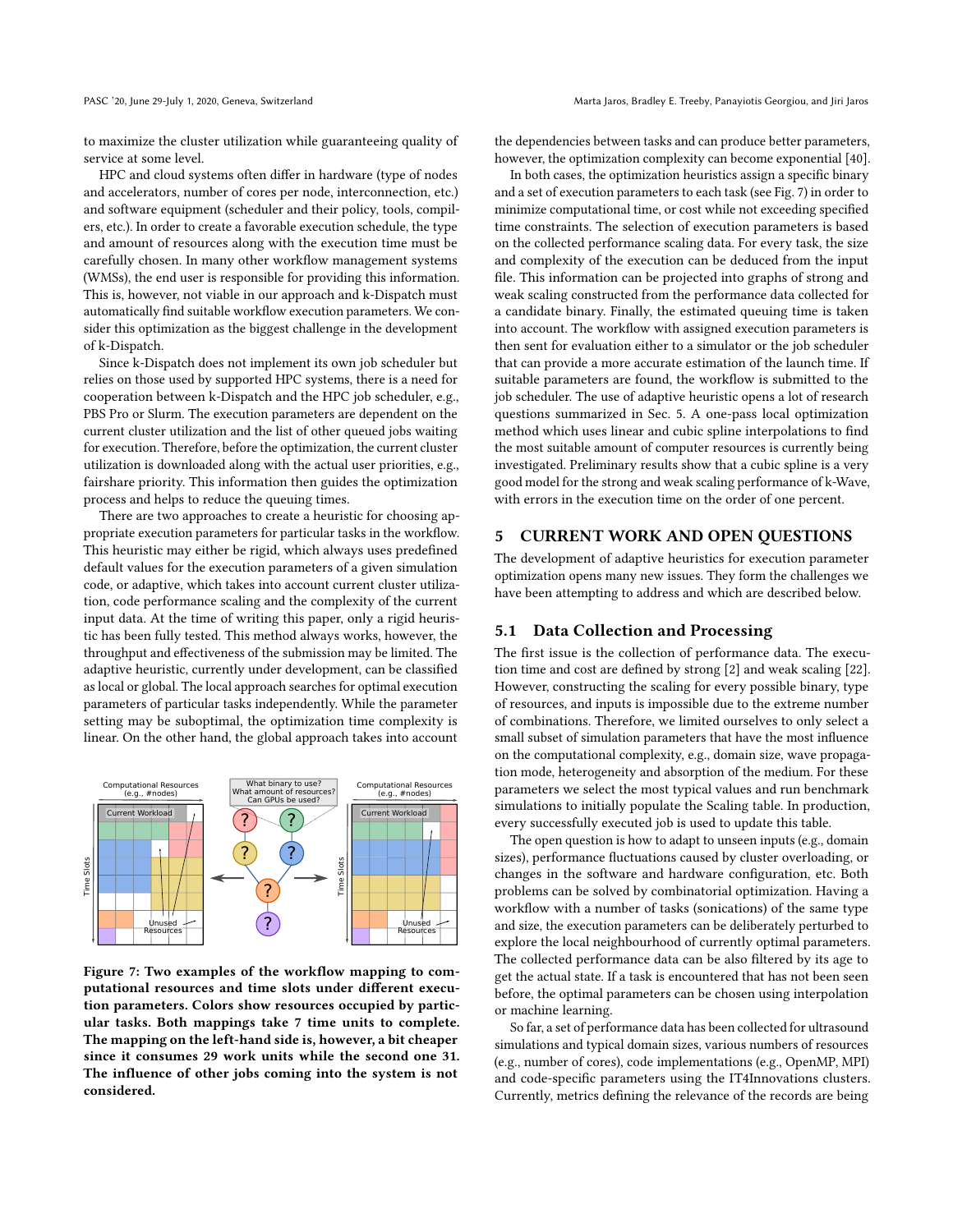k-Dispatch: Workflow Management System for Automated Execution of Biomedical Ultrasound Simulations PASC '20, June 29-July 1, 2020, Geneva, Switzerland

developed considering the age and distance from the investigated simulation size and type.

#### 5.2 Dynamic Cluster Behaviour

As already mentioned, the current HPC utilization may have a strong influence on the optimal values of the workflow execution parameters. Although it does not affect the computational time or cost itself, it may strongly affect the queuing time and lead to exceeding the timespan which users are willing to wait. Usually, jobs asking for small numbers of compute nodes are executed sooner than those asking for a huge portion of the cluster. Of course, this is queue dependent and there may be another queue promoting large jobs.

Another issue is how often to monitor the HPC cluster utilization. The possibility being used now is to take a snapshot before the execution parameter optimization. Nevertheless, what happens if the cluster utilization dramatically changes, e.g., by a burst of high priority jobs from privileged users, or lodging a reservation? The cluster scheduler will recalculate the job priorities and may postpone their execution. If such a situation is detected, the execution parameters of already queued jobs are obsolete and should be altered. The questions under investigation now is how to detect or predict these dramatic changes, how to find some patterns, how to estimate the delay caused, and decide whether it pays off to alter the parameters or not.

#### 5.3 Workflow Parameters Evaluation

Due to many reasons such as the cost of resources, reliability and varying background load, the experimental evaluation of the adaptive heuristics cannot be easily performed on production HPC systems. Moreover, to obtain sensible results, multiple workflows with various execution parameters need to be evaluated under the same and controllable conditions that simulate different real-life scenarios. This is, however, often unachievable.

Therefore, a job scheduling simulator emulating production HPC environments can be used. A short review of the latest simulators is given in Sec. [6.](#page-6-0) These simulators can provide relatively good estimations of the queuing times. The other alternative is to use dedicated resources (a dedicated queue) and do the experiments there. Nonetheless, this may become quite costly.

## <span id="page-6-0"></span>6 RELATED WORK

The area of task execution in distributed and heterogeneous systems has been studied for the last decade. There have been many middleware projects developed focusing on running various types of computational workflows on HPC facilities, clouds and grids. We focus mainly on Workflow Management Systems (WMSs) for offloading the task computations to HPC clusters.

The majority of WMSs have been created to address a phenomena called workflow decay. Workflow decay refers to poor reproducibility of scientific workflows which were designed to solve complex scientific problems and accelerate scientific progress. However, scientists often find it difficult to reuse others' workflows. [\[28\]](#page-9-26)

To characterize WMSs, the following properties may be considered: computational infrastructure (e.g., grids, clouds, HPC clusters), workflow design (e.g., DAG) and means of its composition

(e.g., graphical desktop application, web page, command-line tool, programmable interface), types of parallelism, and so on. A novel characterization of WMSs was introduced in [\[13\]](#page-9-27). This work uses (1) workflow execution models, (2) heterogeneous computing environments, and (3) data access methods to characterize the workflows. Moreover, the paper classifies 15 state-of-the-art WMSs into an easy-to-use lookup table containing a feature checklist for each WMS.

We especially distinguish WMSs based on the application (type of tasks – long- and short-running) and users' perspective. Many WMSs introduced in this section think about users as scientists or developers. In the daily practice of various user communities, this is simply not the case. WMSs can be deployed in multiple scenarios to serve the needs of various users which places different requirements on the WMS.

Although, not being perfect, WMSs still offer a formal way to define, automate, and repeat multi-step computational procedures. They usually provide services for resource monitoring and management, security and file management, and help scientists to share computing power, databases, tools, etc.

# 6.1 Workflow Management Systems and Processing Frameworks

Widely used data processing frameworks, especially for big data analytics, include Hadoop [\[41\]](#page-9-28), a MapReduce-based system for parallel data processing, Apache Spark [\[47\]](#page-9-29), a system for concurrent processing of heterogeneous data streams, Apache Storm [\[4\]](#page-9-30), for real-time streaming data processing, and HTCondor [\[23\]](#page-9-31), for managing compute-intensive jobs. These tools do not allow intertask dependencies to be specified. Sometimes, such frameworks are implemented within more general WMSs (for example HTCondor/DAGMan [\[23\]](#page-9-31) and the Pegasus [\[11\]](#page-9-32) WMS) to schedule and offload the tasks.

When speaking about short-running tasks (one-core, < 1 second), examples of applicable WMSs include Dask [\[10\]](#page-9-33) and HyperLoom [\[9\]](#page-9-34). Since the time needed for resource allocation may create a significant scheduling overhead, these tools usually implement their own scheduling mechanism and heuristics.

Dask handles short running tasks and allows the filesystem usage to be reduced. However, it does not support native pipelining of third-party applications. Dask offers both high-level (e.g., NumPy objects) and low-level programming user interfaces.

HyperLoom is a platform for defining and executing scientific workflows in large-scale high performance computing systems. Its goal is to minimize the overall workflow execution time respecting resource constraints of the tasks and environments. HyperLoom implements an optimized dynamic scheduler that schedules the tasks reactively with a low overhead since the execution time of individual tasks is not known in advance. Moreover, the scheduler respects task dependencies and prioritizes placements that induce the smallest possible inter-node data transfer. Data produced by tasks are kept directly in memory and can be accessed by any other task without additional overhead. HyperLoom allows chaining and execution of third-party applications. HyperLoom enables users to define and execute workflows using its client application. Although HyperLoom was originally designed to be used within HPC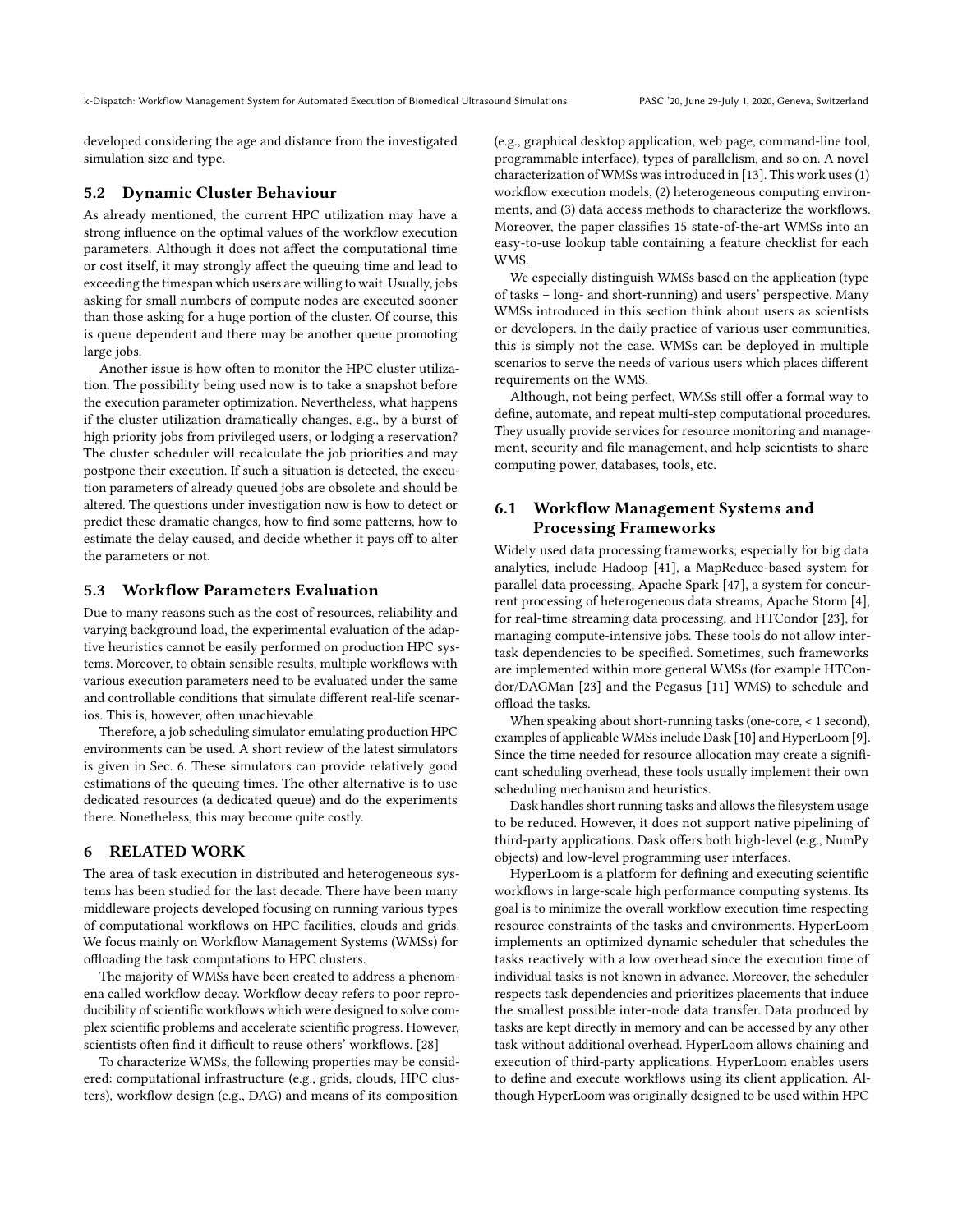infrastructures, these infrastructures may be unavailable or too expensive especially for small to medium workloads. Therefore, HyperLoom developers started to aim at public cloud providers since performance of their machines is comparable to those in HPC systems. However, the network solutions used in HPC systems offer much higher inter-node throughput. HyperLoom focuses on experienced users as well.

Today's WMSs allow users to compose custom workflows (DAGs) by providing graphical or programmable user interfaces. This determines the potential user of the system. Those WMSs often rely on traditional resource schedulers that are optimized for coarsegrained long-running tasks. The inter-task data transfers are usually performed using a shared distributed filesystem.

FabSim [\[21\]](#page-9-35) shares functionality with middleware toolkits such as Globus [\[16\]](#page-9-36) or gLite [\[19\]](#page-9-37). However, FabSim is aimed at the experienced computational scientist. The only supported interface is a command line tool which is easy to extend for developers. The key strength of FabSim is its focus on simplifying and accelerating development activities. It simplifies the execution of previously defined workflows as well as the creation of new ones. FabSim does not provide decision-making in terms of planning and monitoring. Its main goal is to simplify researchers' daily tasks.

Taverna [\[46\]](#page-9-38) is bringing together a range of features to make it easier for users to find, design and execute complex workflows and share them with other people. Therefore, Taverna integrates myExperiment [\[31\]](#page-9-39) and BioCatalogue [\[5\]](#page-9-40) and creates an interface to work with these tools. Taverna enables workflows to be run on the user's computer (using Taverna Workbench), on the Taverna server, clouds (for example, on Amazon cloud) and grids, using its own Workflow Management System. Taverna has a huge domain of usage, e.g., in bioinformatics and biology, chemistry, annotation, arts (composing music), astronomy, data mining and analysis, engineering, and so on. Similarly to Taverna, Kepler [\[26\]](#page-9-22) allows computations over computer clusters and grids. Both provide a graphical environment to help users to perform complex simulation workflows. Kepler is used by projects that operate in bioinformatics, ecological and environmental research, and weather and climate analysis. Both Taverna and Kepler focus on researchers and well-informed users.

Pegasus encompasses a set of technologies that help workflowbased applications execute in a number of different environments including desktops, campus clusters, grids, and clouds. Pegasus bridges the scientific domain and the execution environment by automatically mapping high-level workflow descriptions onto distributed resources. It automatically locates the necessary input data and computational resources necessary for workflow execution. Pegasus enables scientists to construct workflows in abstract terms without worrying about the details of the underlying execution environment. Pegasus has been used in a number of scientific domains including astronomy, bioinformatics, earthquake science, and others. To recover from error, Pegasus provides workflow-level checkpointing.

#### 6.2 Cluster Batch Schedulers

Supercomputing facilities use commercial or open-source job schedulers that contain job scheduling algorithms developed in the past, e.g., backfilling, first come first served (FCFS), etc. For instance,

Portable Batch System (PBS) uses the backfilling scheduling algorithm, and considers user and group priorities, and fair-share cluster policies. The IT4Innovations $^3$  $^3$  supercomputing center's PBS scheduler gives each job an execution priority first, and then uses this job execution priority to select which job(s) to run. Job execution priority is determined by the queue priority, fairshare priority and eligible time, where the queue priority has the biggest impact. The fair-share priority is calculated on the recent usage of resources per project. Eligible time is the amount of eligible time the job accrued while waiting to run and has the least impact on execution priority. Jobs with higher eligible time gain higher priority. Overall, it is very beneficial to specify the walltime when submitting jobs as this enables better scheduling and better resource usage. Backfilling is an FCFS approach that is improved by increasing the utilization of the system resources and by decreasing the average waiting time in the queue. Backfilling fits smaller jobs in front of higher-priority jobs if it is possible, in such a way that the higher-priority jobs are not delayed. This prevents resources from becoming idle when the top job (job with the highest execution priority) cannot run. [\[42\]](#page-9-41) A backfilling scheduling algorithm is used by IT4Innovations' clusters.

Another widely employed workload manager is Slurm used by, e.g., Chinese Sunway TaihuLight or Swiss Piz Daint. Slurm performs a best-fit algorithm based on Hilbert curve scheduling or fat tree network topology in order to optimize the locality of task assignments on parallel computers [\[34\]](#page-9-42). However, as mentioned before, developers of WMSs sometimes implement their own schedulers, operating above those used in supercomputing centers. Another example is the NCSA (National Center for Supercomputing Applications at the University of Illinois) scheduler tool [\[32\]](#page-9-43) designed for Blue Waters and other HPC systems. Many HPC facilities limit the number of jobs per user to prevent queues from becoming cumbersome. The NCSA scheduler allows users to aggregate single-core jobs as a single batch and jobs share the node between applications using a simple configuration file. The scheduler allows queuing jobs and manages efficiently independent single-core jobs, can bundle OpenMP (Open Multi-Processing) single-node jobs but cannot bundle MPI (Message Passing Interface) jobs.

## 6.3 Cluster Simulators

The following text gives a short review of job scheduling simulators. Due to many reasons such as the cost of resources, the reliability, the varying background load or the dynamic cluster behaviour, experimental evaluation generally cannot be performed on real systems. Moreover, to obtain reliable results, multiple workflows with various run configurations need to be performed using the same and controllable conditions that simulate different real-life scenarios which is, however, often not possible.

Simple job scheduler simulators often provide a detailed model of the queuing behaviour as the jobs arrive at the system upon submission, wait for available resources, start their execution, and eventually leave the system upon their completion.

For example, PySS [\[29\]](#page-9-44) is a trace-driven scheduler simulator. It implements a number of scheduling algorithms, including several backfilling ones. The problem with simple simulators is that they

<span id="page-7-0"></span><sup>3</sup>Czech national supercomputing center, https://www.it4i.cz/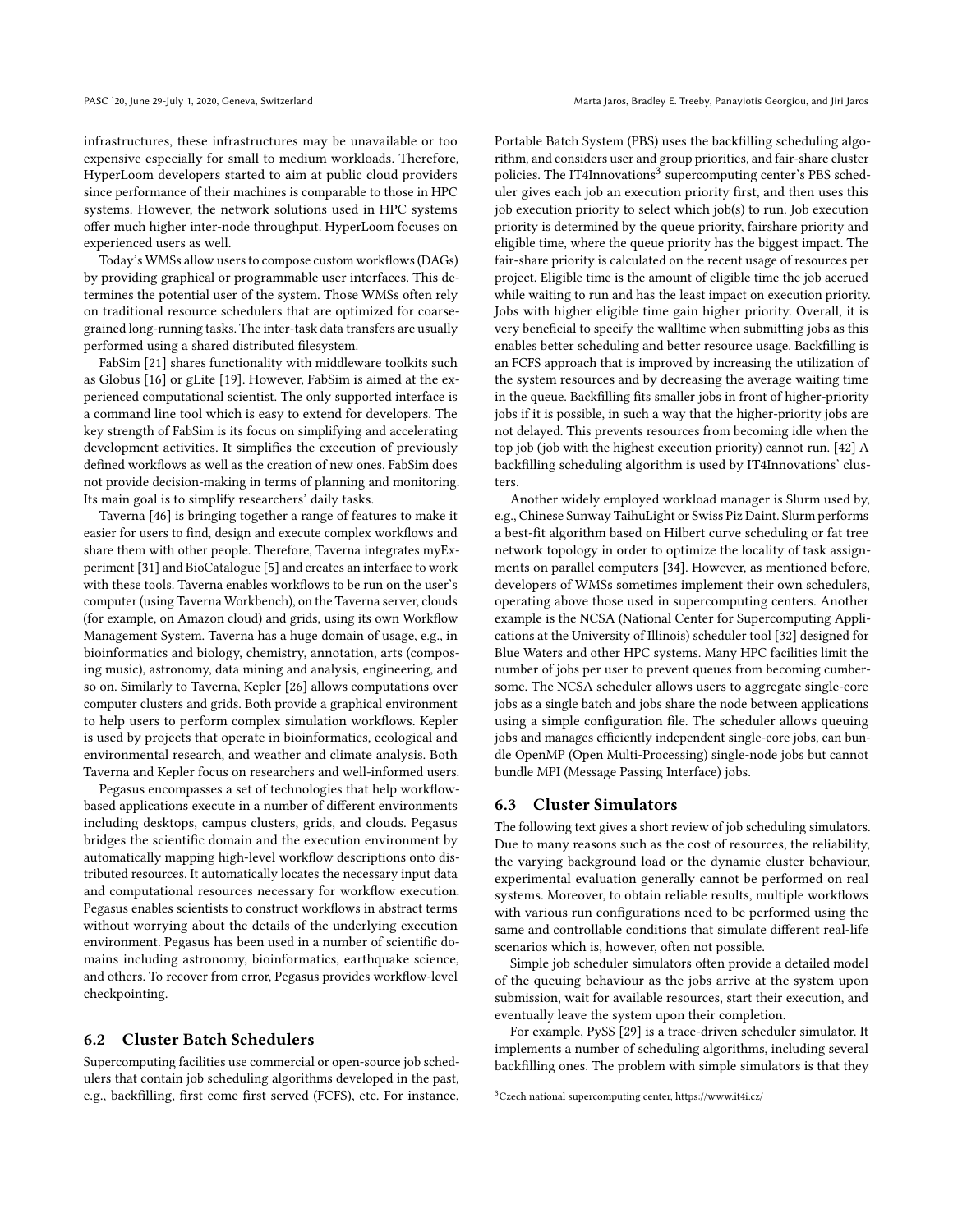do not really model the target HPC system or the runtime behavior of the applications. PySS takes the job runtime directly from the job trace, although in reality a job's runtime is affected by the specific resources allocated to the job and by the application's runtime behavior, which can be affected by other jobs running simultaneously [\[33\]](#page-9-45). Thus, more sophisticated simulators need to be used instead.

Alea 4 [\[25\]](#page-9-46) is an event-based grid and cluster scheduling simulator that uses the GridSim toolkit [\[7\]](#page-9-47). The simulator is able to deal with common problems related to job scheduling like the heterogeneity of jobs, resources, and dynamic runtime changes such as the arrival of new jobs or resource failures and restarts. The main part of the simulator is a complex scheduler which incorporates several common scheduling algorithms working either on the queue or the schedule (plan) based principle. The latest version of Alea uses a dynamic workload adjustment technique enabling user-to-system interactions to be modeled properly. The input is still a static workload (historical workload traces extracted from the HPC system itself, or from a public workload trace repository) but transformed into a dynamic one afterwards.

Performance Prediction Toolkit (PPT) [\[33\]](#page-9-45) is a full-scale HPC simulator. It can use synthetic workload models or adopt job traces from existing HPC workload archives. The simulator implements several commonly used scheduling algorithms, however, it does not include backfilling algorithms.

Other complex frameworks for studying grids, clouds, HPC or peer-to-peer systems have been developed. However, the majority of these projects seem to be inactive or abandoned. [\[25\]](#page-9-46)

#### 6.4 Summary

After a detailed review of current WMSs, k-Dispatch seems to be unique in several aspects. Unlike many other low level WMSs, it does not require the end users to have personal access to remote computational facilities (user accounts). k-Dispatch uses its own credentials to access several computing facilities and provides accounting for the end users.

k-Dispatch is also oriented towards workflows composed of large long running jobs. For these jobs, the optimization of execution parameters is crucial to reduce the computation cost, minimize queuing times and offer some estimation of the delivery time. Since the set of possible binaries is limited, statistically relevant performance data can be captured and consequently used for estimations. As far as we have seen, there are no similar tools available, and instead users are generally responsible for providing appropriate parameters themselves.

For the job submission and execution, the PBS and Slurm interfaces provide enough functionality. However, for the evaluation of hundreds of jobs per second, they may be too slow. As a suitable tool for quick execution parameter evaluation, the ALEA simulator appears to be a good candidate and has already been under evaluation.

## 7 CONCLUSIONS AND FUTURE WORK

Over the last few decades, numerous middleware projects have been developed focusing on running user-defined workflows on various computational platforms including local desktop computers, middle-sized servers up to huge and heterogeneous supercomputing facilities and clouds. These tools are developed as stand-alone desktop applications, web applications or importable libraries which determines the level of interactivity with end users.

Unfortunately, all these tools focus primarily on experienced users from various scientific domains. Despite the orchestration, monitoring and data management being provided by the tools, the users have to compose their own workflows, specify the execution parameters and provide their own binaries manually. This is, however, unfeasible in medical applications where the level of HPC experience is much lower and the computation software has to undergo a strict certification process. Since our search for a suitable tool was not successful, we decided to develop a brand new workflow management system called k-Dispatch.

k-Dispatch is a Python middleware layer bridging clinical endusers with large computing facilities such as clouds or HPC clusters. k-Dispatch offers a list of generic biomedical ultrasound workflows that execute optimized binaries. The users are able to upload treatment parameters and patient specific data using a simple interface and do not have to consider the execution planning, submission, and monitoring of simulations. Furthermore, k-Dispatch provides data management, accounting, reporting, fault tolerance, and most importantly, optimizes the execution parameters and the amount of computational resources to reduce computational time or cost.

We have successfully deployed k-Dispatch using Docker containers. Currently, the predefined workflows may be submitted using a user-friendly web interface. The workflows are executed by the HPC clusters at the IT4Innovations supercomputing center.

#### 7.1 Future Work

The development of k-Dispatch has reached a point where the system is up and running, however, there are several issues to be solved. First, we would like to implement advanced techniques for performance data mining. Next, we would like to adapt HPC cluster simulators to provide us with reliable evaluation of the workflow execution parameters. We would like to investigate adaptive optimization heuristics for execution parameters and also consider dynamically changing HPC utilization. Finally, we would like to develop a graphical user interface for k-Dispatch administrators and advanced clinical users.

# 8 ACKNOWLEDGEMENT

This project has received funding from the European Union's Horizon 2020 research and innovation programme H2020 ICT 2016-2017 under grant agreement No 732411 and is an initiative of the Photonics Public Private Partnership. This work was supported by The Ministry of Education, Youth and Sports from the National Programme of Sustainability (NPU II) project IT4Innovations excellence in science - LQ1602" and by the IT4Innovations infrastructure which is supported from the Large Infrastructures for Research, Experimental Development and Innovations project IT4Innovations National Supercomputing Center - LM2015070". This work was supported by the Engineering and Physical Sciences Research Council, United Kingdom, grant numbers EP/L020262/1, EP/M011119/1, EP/P008860/1, and EP/S026371/1.